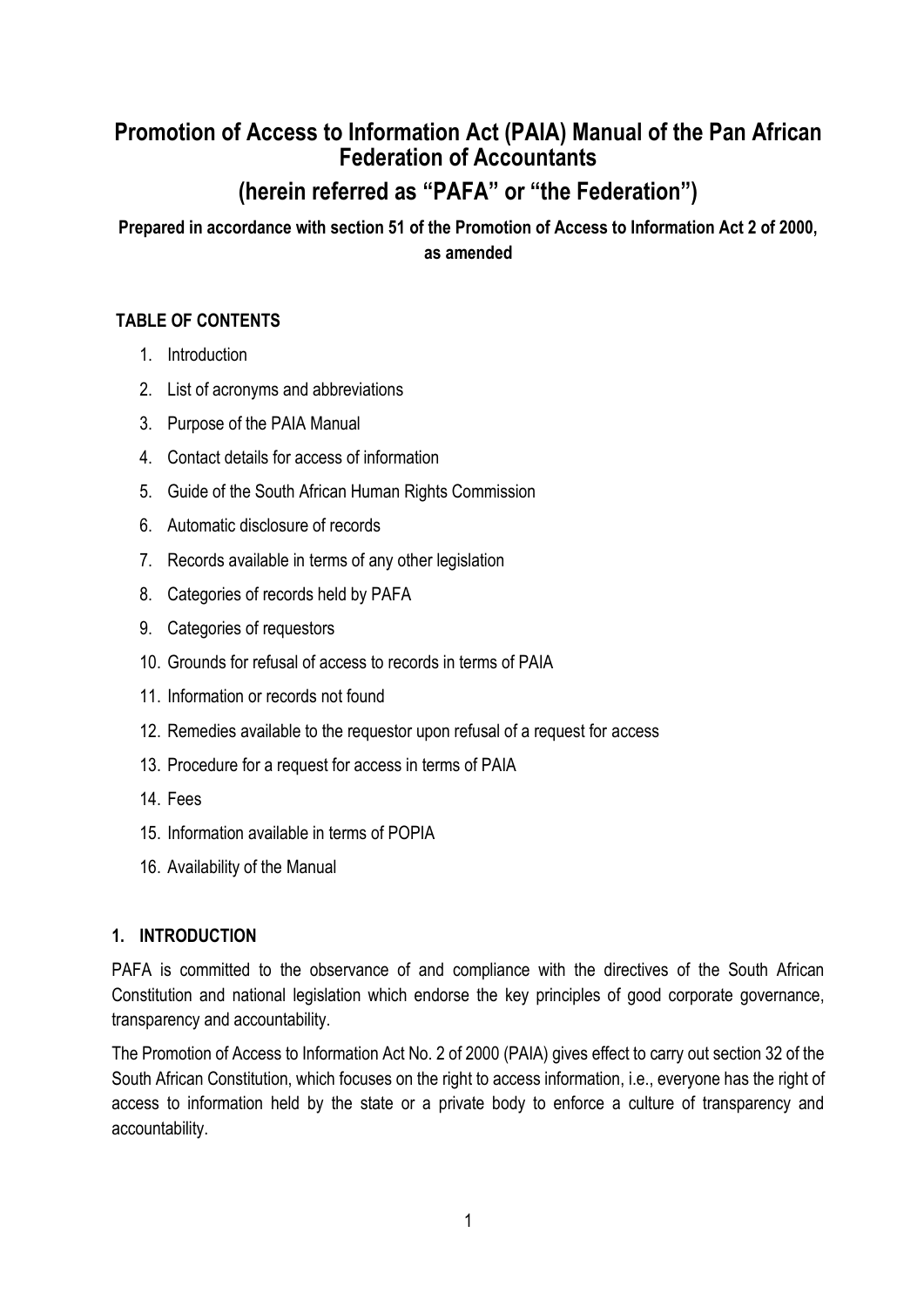Section 51 of PAIA obliges private bodies (including PAFA) to compile a manual to enable a person to obtain access to information held by such a private body and stipulates the minimum requirements that the manual has to comply with.

This manual constitutes the PAIA Manual of PAFA. This manual is compiled in accordance with section 51 of PAIA as amended by the Protection of Personal Information Act, 2013 (POPIA). POPIA promotes the protection of personal information processed by public and private bodies, including certain conditions so as to establish minimum requirements for the processing of personal information. POPIA amends certain provisions of PAIA, balancing the need for access to information against the need to ensure the protection of personal information.

This manual also includes information on the submission of objections to the processing of personal information and requests to delete or destroy personal information or records thereof in terms of POPIA.

# **2. LIST OF ACRONYMS AND ABBREVIATIONS**

Unless the context clearly indicates otherwise, the following terms shall have the meanings assigned to them hereunder, namely:

- 2.1. **Conditions for Lawful Processing** means the conditions for the lawful processing of Personal Information as fully set out in chapter 3 of POPIA;
- 2.2. **Constitution** means the Constitution of the Republic of South Africa, 1996;
- 2.3. **Customer or Community or Communities** refers to any natural or juristic person that received or receives services from the Federation, individually, or collectively;
- 2.4. **Data Subject** has the meaning ascribed thereto in section 1 of POPIA;
- 2.5. **Federation** means the Pan African Federation of Accountants, trading as PAFA (registration number 09-NPO), a non-profit organisation duly registered and incorporated in accordance with the Nonprofit Organisation Act of 1997 (as amended) of the Republic of South Africa and having its principal place of business situated at 17 Fricker Road, Illovo, Sandton, Gauteng, Republic of South Africa;
- 2.6. **Information Officer** means the Information Officer for PAFA as referred to in clause 4;
- 2.7. **Manual** means this manual prepared in accordance with section 51 of PAIA and regulation 4(1)(d) of the POPIA Regulations;
- 2.8. **Members** means a national professional accountancy organisation as admitted by PAFA in various categories of membership;
- 2.9. **PAIA** means the Promotion of Access to Information Act, 2000;
- 2.10. **Personal Information** has the meaning ascribed thereto in section 1 of POPIA;
- 2.11. **Personnel** refers to any person who works for, or provides services to or on behalf of the Federation, and receives or is entitled to receive remuneration and any other person who assists in carrying out or conducting the business of the Federation, which includes, without limitation, directors (executive and non-executive), all permanent, temporary and part-time staff as well as contract workers;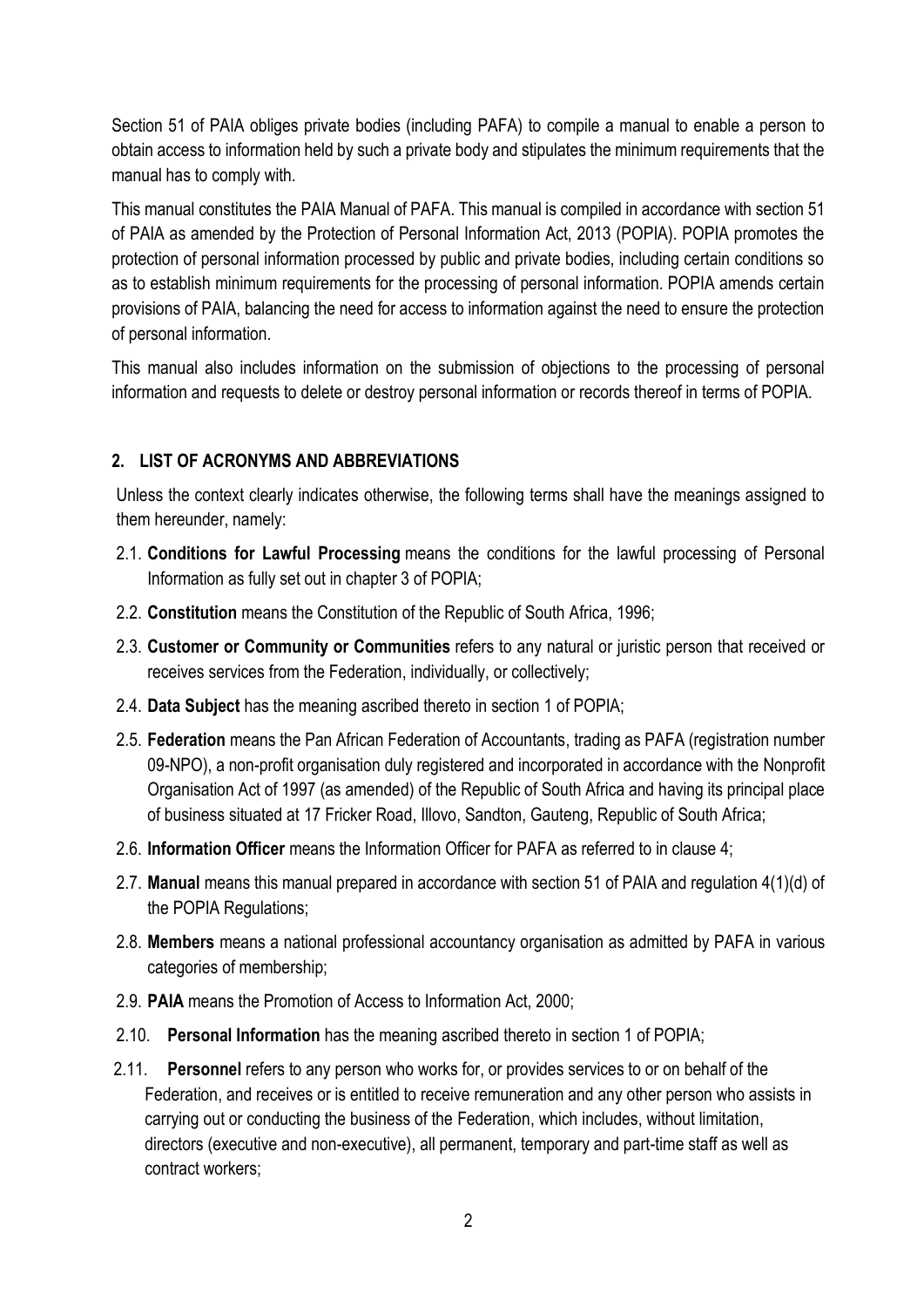- 2.12. **POPIA** means the Protection of Personal Information Act, 2013;
- 2.13. **POPIA Regulations** mean the regulations promulgated in terms of section 112(2) of POPIA;
- 2.14. **Private Body** has the meaning ascribed thereto in sections 1 of both PAIA and POPIA;
- 2.15. **Processing** has the meaning ascribed thereto in section 1 of POPIA;
- 2.16. **Responsible Party** has the meaning ascribed thereto in section 1 of POPIA;
- 2.17. **Record** has the meaning ascribed thereto in section 1 of PAIA and includes Personal Information;
- 2.18. **Requestor** has the meaning ascribed thereto in section 1 of PAIA;
- 2.19. **Request** has the meaning ascribed thereto in section 1 of PAIA;
- 2.20. **SAHRC** means the South African Human Rights Commission.

# **3. PURPOSE OF PAIA MANUAL**

This manual is useful for the public to:

- 3.1. check the categories of records held by the Federation which are available without a person having to submit a formal PAIA request;
- 3.2. have a sufficient understanding of how to make a request for access to a record of the Federation, by providing a description of the subjects on which the Federation holds records and the categories of records held on each subject;
- 3.3. know the description of the records of the Federation which are available in accordance with any other legislation;
- 3.4. access all the relevant contact details of the Information Officer who will assist the public with the records they intend to access;
- 3.5. know the description of the guide on how to use PAIA, as updated by the Regulator and how to obtain access to it;
- 3.6. know if the Federation will process personal information, the purpose of processing of personal information and the description of the categories of data subjects and of the information or categories of information relating thereto;
- 3.7. know the recipients or categories of recipients to whom the personal information may be supplied;
- 3.8. know if the Federation has planned to transfer or process personal information outside the Republic of South Africa and the recipients or categories of recipients to whom the personal information may be supplied; and
- 3.9. know whether the Federation has appropriate security measures to ensure the confidentiality, integrity and availability of the personal information which is to be processed.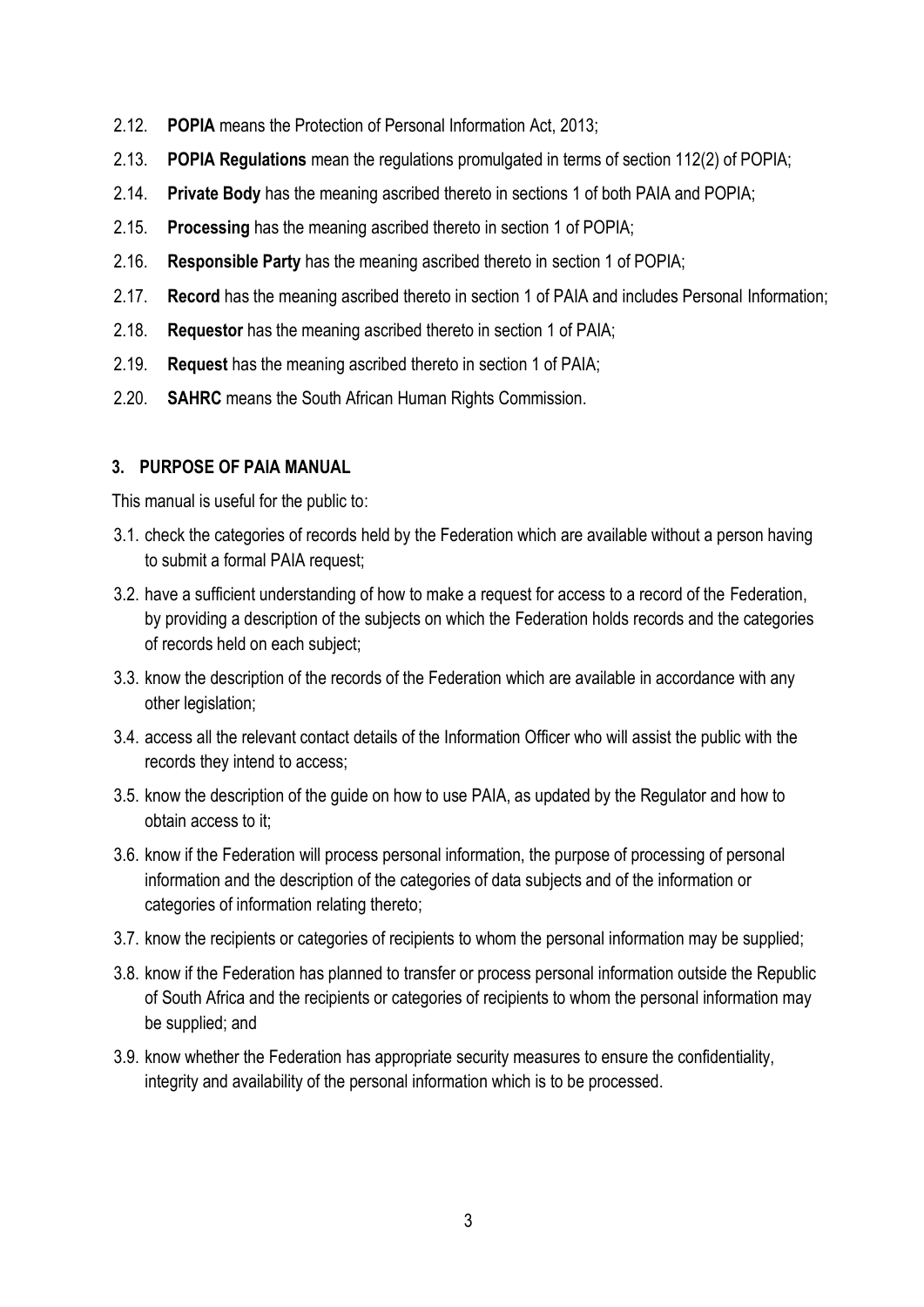# **4. KEY CONTACT DETAILS FOR ACCESS TO INFORMATION**

The Information Officer is the person to whom Requests for access to Records should be addressed. All Requests for access to Records in terms of PAIA must be in writing.

### **The Information Officer's contact details are as follows:**

| <b>Physical Address</b> | 17 Fricker Road<br>Sandton<br>Johannesburg<br>2196    |
|-------------------------|-------------------------------------------------------|
| <b>Postal Address</b>   | Private Bag X32<br>Northlands<br>Johannesburg<br>2116 |
| <b>Email Address</b>    | ceo@pafa.org.za                                       |

### **The details of the Federation are as follows:**

| <b>Physical Address</b> | 17 Fricker Road<br>Sandton<br>Johannesburg<br>2196           |
|-------------------------|--------------------------------------------------------------|
| <b>Postal Address</b>   | Private Bag X32<br><b>Northlands</b><br>Johannesburg<br>2116 |
| Contact number          | +27 (0) 11 479 0604                                          |
| Email address           | info@pafa.org.za                                             |

# **5. GUIDE OF THE SOUTH AFRICAN HUMAN RIGHTS COMMISSION**

The South African Human Rights Commission ("SAHRC") is mandated under PAIA to promote the right of access to information, monitor the implementation of PAIA, make recommendations to strengthen PAIA and to report annually to Parliament. The SAHRC has compiled a guide that contains information which would be reasonably required of any person wishing to exercise any rights set out in the Act. The guide is available in all the country's official languages and can be viewed at [www.sahrc.org.za](http://www.sahrc.org.za/)

Any enquiries regarding the above guide and its contents should be directed to: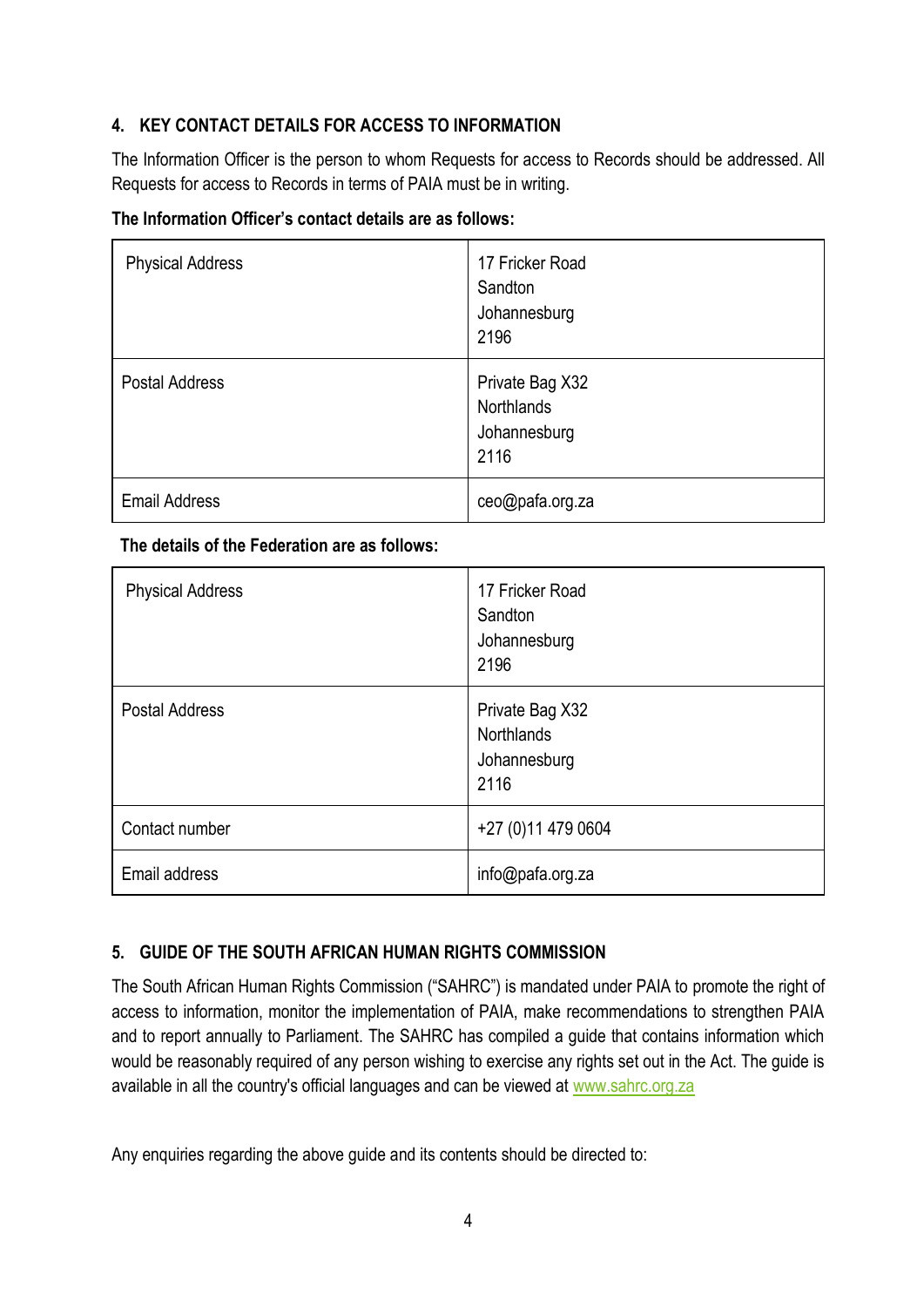The South African Human Rights Commission PAIA Unit (the Research and Documentation Department) Postal address: Private Bag 2700, Houghton, 2041 Telephone: +27 11 484-8300 **Fax:** +27 11 484-7146 **Website:** [www.sahrc.org.za](http://www.sahrc.org.za/) **Email:** [PAIA@sahrc.org.za](mailto:PAIA@sahrc.org.za)

# **6. AUTOMATIC DISCLOSURE OF RECORDS**

Information that is obtainable via the PAFA website is automatically available and need not be formally requested in terms of this manual.

The following categories of records are automatically available for inspection, purchase, or photocopying:

- 6.1. statutory documents;
- 6.2. newsletters and press releases;
- 6.3. publications;
- 6.4. various marketing and promotional material; and
- 6.5. various project information.

# **7. RECORDS AVAILABLE IN TERMS OF ANY OTHER LEGISLATION**

Information is retained in terms of the following legislation and is usually available only to the persons or entities specified in such legislation. The legislation includes, but is not limited to, the following:

- 7.1. The Constitution of the Republic of South Africa No.3 of 1994;
- 7.2. Competition Act No. 89 of 1998;
- 7.3. Insider Trading Act No. 135 of 1998;
- 7.4. Broad-Based Economic Empowerment Act No. 53 of 2003;
- 7.5. Consumer Affairs (Unfair Business Practices Act), 71 of 1988;
- 7.6. Consumer Protection Act No. 68 of 2008;
- 7.7. The Value-Added Tax Act No. 89 of 1991;
- 7.8. Income Tax Act No. 58 of 1962;
- 7.9. South African Revenue Services Act, 34 of 1997;
- 7.10. Basic Conditions of Employment Act No. 75 of 1997;
- 7.11. Employment Equity Act No. 55 of 1998;
- 7.12. Labour Relations Act No. 66 of 1995;
- 7.13. Nonprofit Organisation Act of 1997;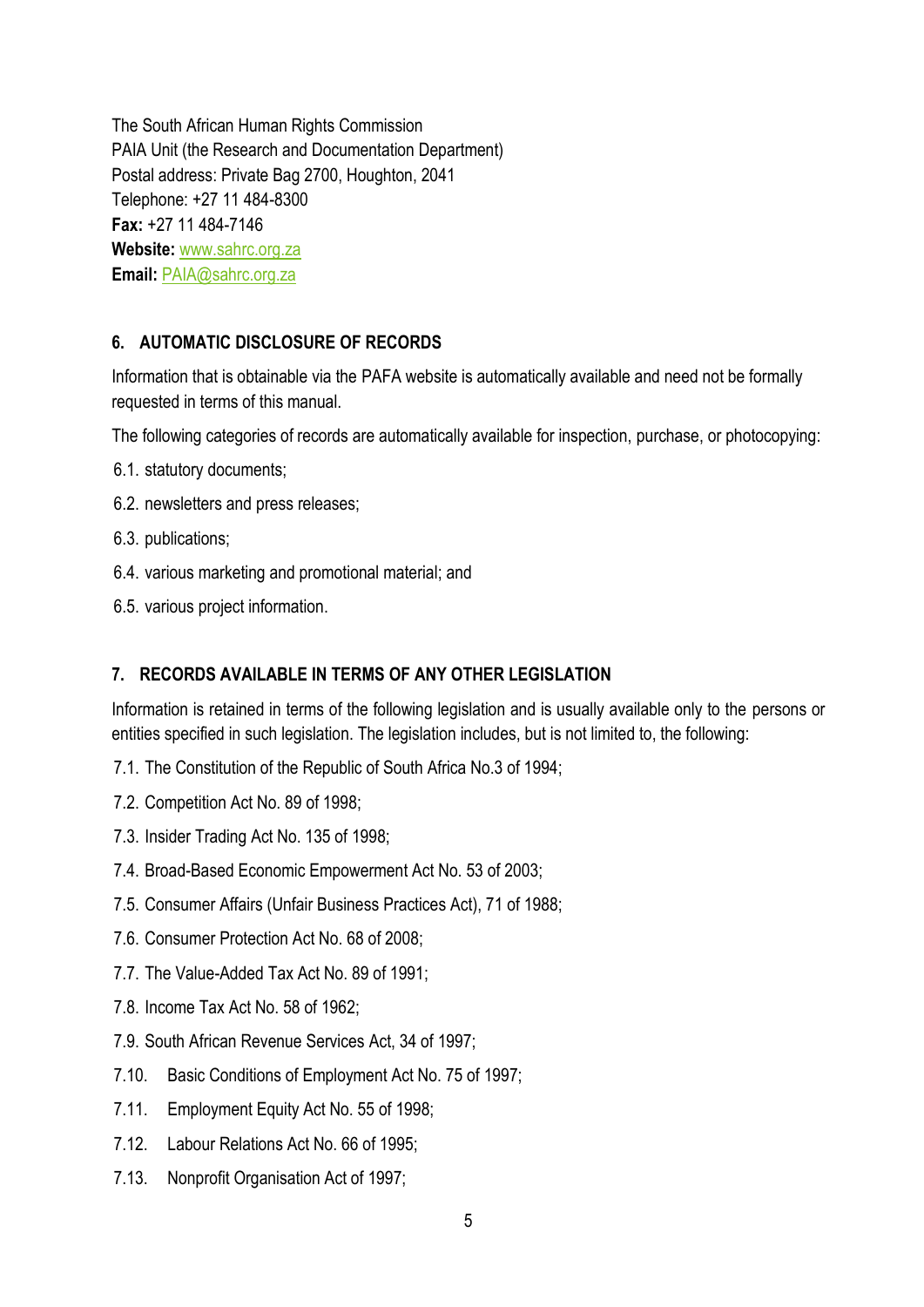- 7.14. Promotion of Equality and Prevention of Unfair Discrimination Act No. 4 of 2000;
- 7.15. The Occupational Health and Safety Act No. 85 of 1993;
- 7.16. Manpower Training Act No. 56 of 1981;
- 7.17. Skills Development Act No. 97 of 1998;
- 7.18. Skills Development Levies Act No. 9 of 1999;
- 7.19. Unemployment Insurance Contributions Act No. 4 of 2002;
- 7.20. Unemployment Insurance Fund Act No. 63 of 2001;
- 7.21. The Medical Schemes Act No. 131 of 1998;
- 7.22. The Compensation for Occupational Injuries and Diseases Act No. 130 of 1993;
- 7.23. National Environment Management Act No. 107 of 1998;
- 7.24. The Atmospheric Pollution Prevention Act No. 45 of 1965;
- 7.25. The Health Act No. 63 of 1977;
- 7.26. Pension Funds Act No. 24 of 1956 Tax on Retirement Funds Act No. 38 of 1996:
- 7.27. Deeds Registries Act No. 47 of 1937;
- 7.28. Customs and Excise Amendment Act, 45 of 1995;
- 7.29. Copyright Act No. 98 of 1978:
- 7.30. Trade Marks Act No. 194 of 1993;
- 7.31. Financial Intelligence Centre Act No. 38 of 2001;
- 7.32. Prevention of Combating of Corrupt Activities Act No. 12 of 2004;
- 7.33. Prevention of Organised Crime Act No. 121 of 1998;
- 7.34. Protected Disclosures Act No. 26 of 2000;
- 7.35. Hazardous Substances Act No. 15 of 1973;
- 7.36. Electronic Communications and Transactions Act No. 25 of 2002;
- 7.37. Regulation of Interception of Communications and Provision of Communications Related Information Act No. 70 of 2002.

Although we have used our best endeavours to supply a list of applicable legislation, it is possible that this list may be incomplete. Whenever it comes to our attention that existing or new legislation allows a Requester access on a basis other than as set out in PAIA, we will update the list accordingly. If a Requester believes that a right of access to a record exists in terms of other legislation listed above or any other legislation, the Requester is required to indicate what legislative right the request is based on, to allow the Information Officer the opportunity of considering the request in light thereof.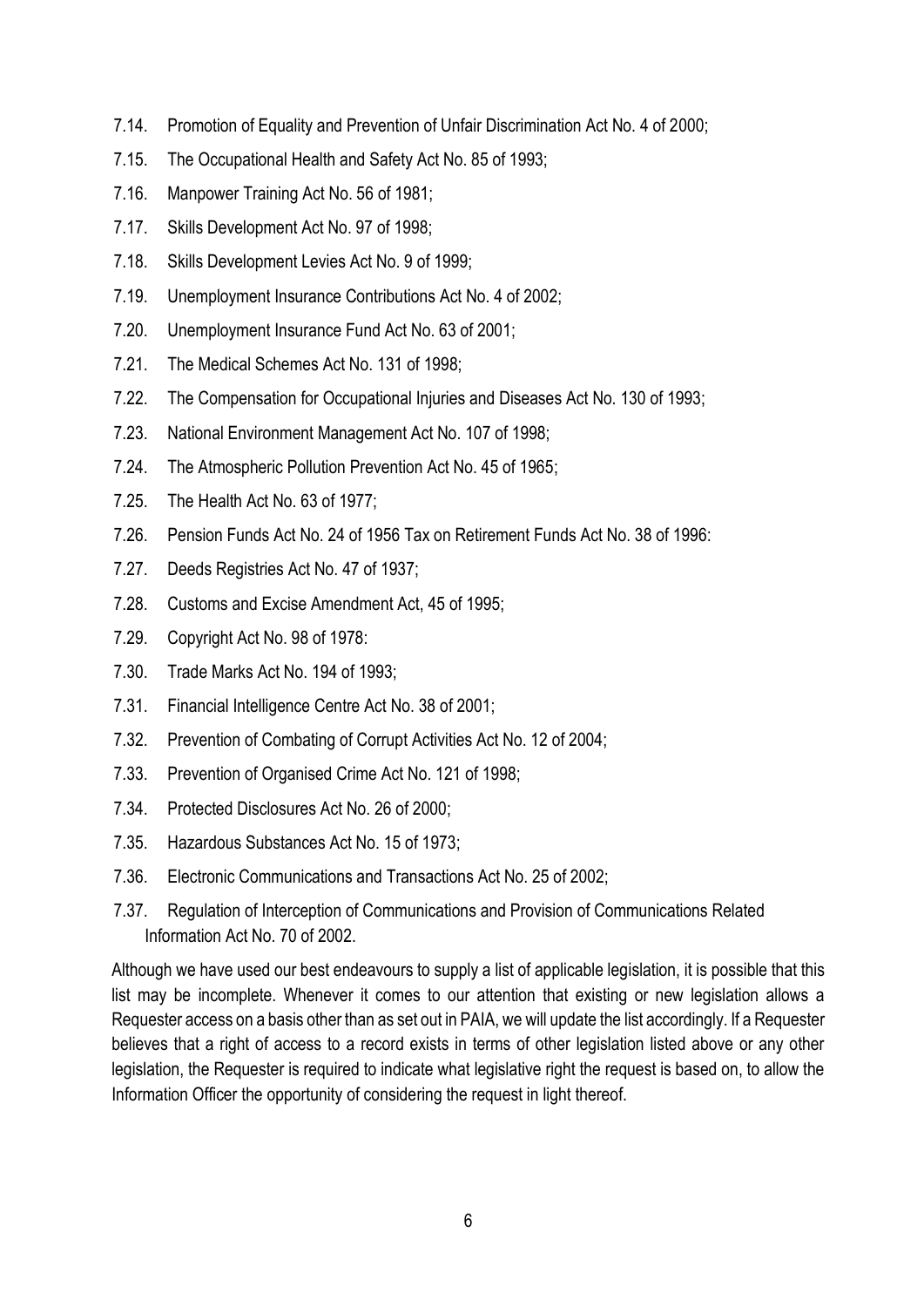### **8. CATEGORIES OF RECORDS HELD BY PAFA**

Records maintained by the Federation are outlined in **Appendix A.**

However, please note that recording a category or subject matter in this manual does not imply that a Request for access to such Records would be honoured. In particular, certain grounds of refusal as set out in the Act may be applicable to a Request for such Records. All Requests for access will be evaluated on a case-by-case basis in accordance with the provisions of the Act.

# **9. CATEGORIES OF REQUESTORS**

The capacity under which a Requestor makes a request for records defines the category in which the Requestor will fall into. There are four categories of Requestors:

- 9.1. A Data Subject who makes requests about themselves;
- 9.2. A Representative who makes a request on behalf of the Data Subject(s);
- 9.3. A Third Party who requests information about a Data Subject; or
- 9.4. A Public Body who requests information in the public interest.

### **10. GROUNDS FOR REFUSAL OF ACCESS TO RECORDS IN TERMS OF PAIA**

The following are the grounds on which the Federation may, subject to the exceptions contained in Chapter 4 of PAIA, refuse a Request for access in accordance with Chapter 4 of PAIA:

- 10.1. mandatory protection of the privacy of a third party who is a natural person, including a deceased person, where such disclosure of Personal Information would be unreasonable;
- 10.2. mandatory protection of the commercial information of a third party, if the Records contain:
- 10.2.1. trade secrets of that third party;
- 10.2.2. financial, commercial, scientific or technical information of the third party, the disclosure of which could likely cause harm to the financial or commercial interests of that third party; and/or
- 10.2.3. information disclosed in confidence by a third party to the Federation, the disclosure of which could put that third party at a disadvantage in contractual or other negotiations or prejudice the third party in commercial competition;
- 10.2.4. mandatory protection of confidential information of third parties if it is protected in terms of any agreement;
- 10.3. mandatory protection of the safety of individuals and the protection of property;
- 10.4. mandatory protection of Records that would be regarded as privileged in legal proceedings;
- 10.5. protection of the commercial information of the Federation, which may include:
- 10.5.1. trade secrets;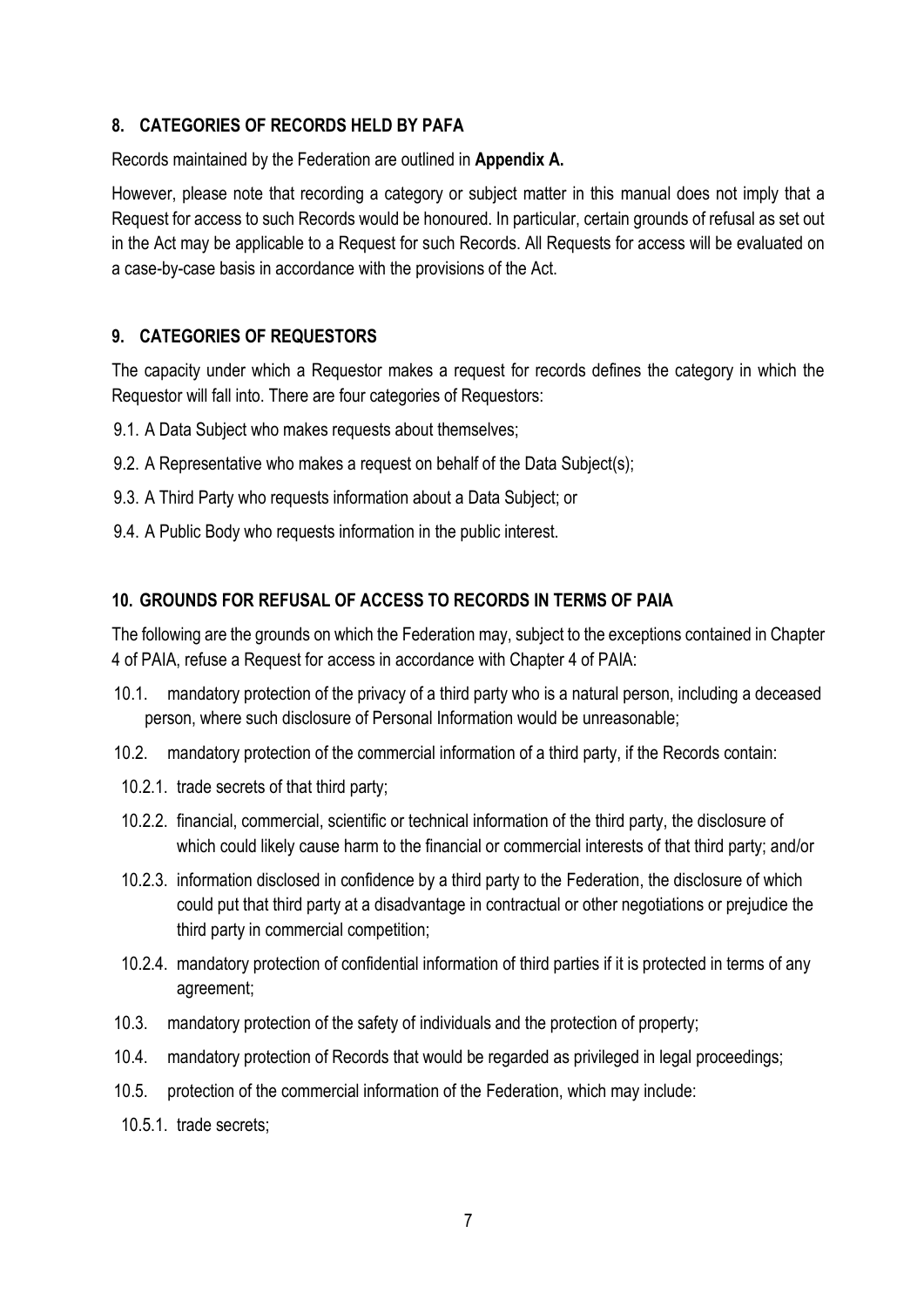- 10.5.2. financial/commercial, scientific or technical information, the disclosure of which could likely cause harm to the financial or commercial interests of the Federation;
- 10.5.3. information which, if disclosed, could put the Federation at a disadvantage in contractual or other negotiations or prejudice the Federation in commercial competition; and/or
- 10.5.4. computer programs which are owned by the Federation, and which are protected by copyright and intellectual property laws;
- 10.6. research information of the Federation or a third party, if such disclosure would place the research or the researcher at a serious disadvantage; and
- 10.7. Requests for Records that are clearly frivolous or vexatious, or which involve an unreasonable diversion of resources

# **11. INFORMATION OR RECORDS NOT FOUND**

If the Federation cannot find the records that the Requestor is looking for despite reasonable and diligent search and it believes either that the records are lost or that the records are in its possession but unattainable, the Requestor will receive a notice in this regard from the Information Officer in the form of an affidavit setting out the measures taken to locate the document and accordingly the inability to locate the document.

# **12. REMEDIES AVAILABLE TO THE REQUESTOR UPON REFUSAL OF A REQUEST FOR ACCESS IN TERMS OF PAIA**

The Federation does not have internal appeal procedures. As such, the decision made by the Information Officer is final, and Requestors will have to exercise such external remedies at their disposal if the Request for access is refused.

In accordance with sections 56(3) (c) and 78 of PAIA, a Requestor may apply to a court for relief within 180 days of notification of the decision for appropriate relief.

# **13. PROCEDURE FOR A REQUEST FOR ACCESS IN TERMS OF PAIA**

A Requestor must comply with all the procedural requirements as contained in section 53 of PAIA relating to a Request for access to a Record.

A Requestor must complete the prescribed Request for Access form attached as Appendix B and submit the completed Request for Access form as well as payment of a request fee (if applicable) and a deposit (if applicable), to the Information Officer at the postal or physical address, or electronic mail address stated in clause 4 above.

The Request for Access form must be completed with enough detail so as to enable the Information Officer to identify the following:

13.1. the Record/s requested;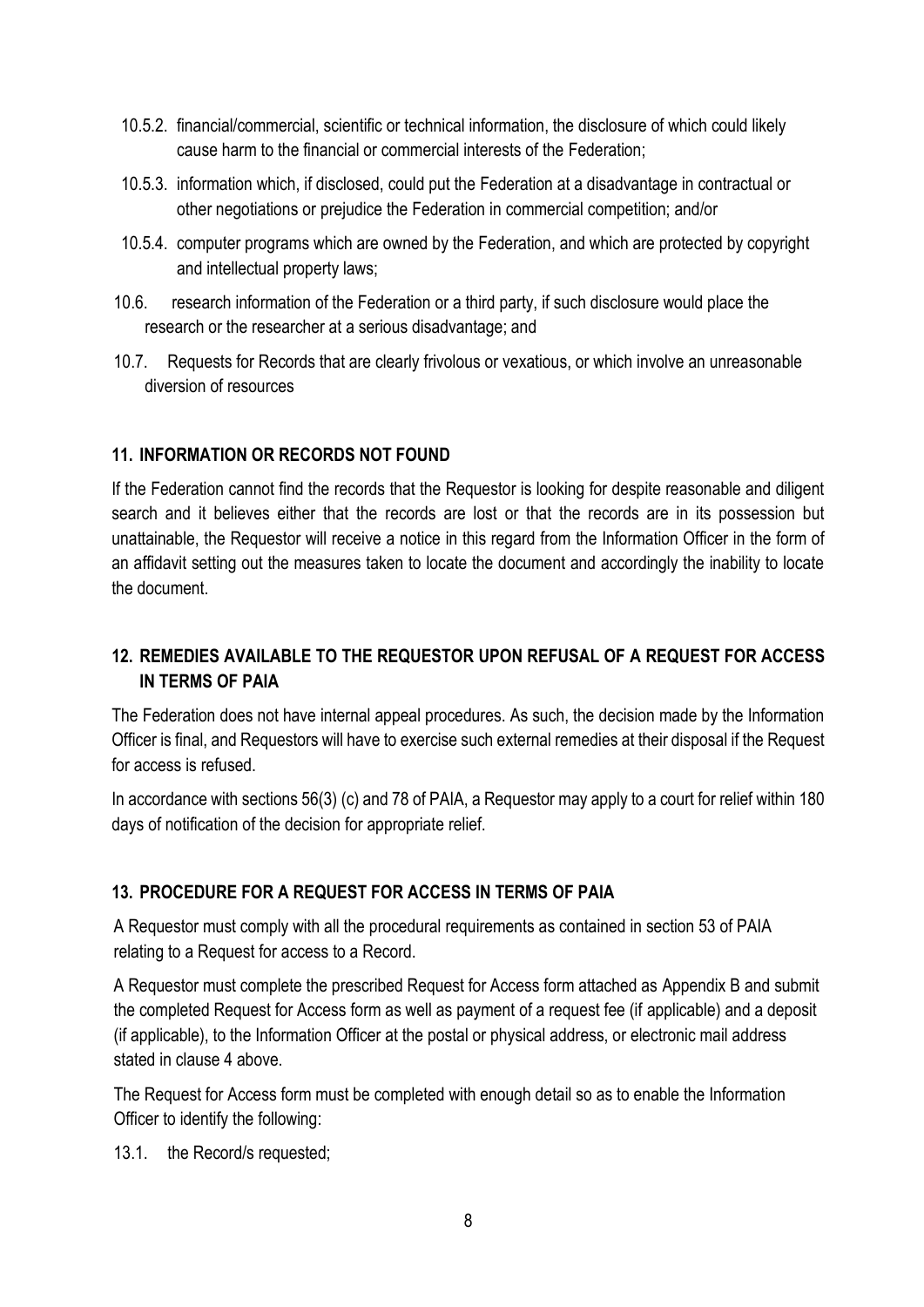- 13.2. the identity of the Requestor;
- 13.3. the form of access that is required, if the request is granted;
- 13.4. the postal address or fax number of the Requestor; and
- 13.5. the right that the Requestor is seeking to protect and an explanation as to why the Record is necessary to exercise or protect such a right.

If a Request for access is made on behalf of another person, the Requestor must submit proof of the capacity in which the Requestor is making the request to the reasonable satisfaction of the Information Officer.

The Federation will voluntarily provide the requested Records to a Personal Requestor (as defined in section 1 of PAIA). The prescribed fee for reproduction of the Record requested by a Personal Requestor will be charged in accordance with section 54(6) of PAIA and clause 14.

# **14. FEES**

Prescribed fees were published by the Minister of Justice and Constitutional Development in the Government Gazette No. 23119, General Notice No. 187 of 15 February 2002. Please refer to **Appendix C** for PAFA's fee structure.

# **15. INFORMATION AVAILABLE IN TERMS OF POPIA**

In terms of POPIA, personal information must be processed for a specified purpose. The purpose for which data is processed by PAFA will depend on the nature of the data and the Data Subject. This purpose is ordinarily disclosed, explicitly or implicitly, at the time the data is collected. Please also refer to PAFA's Privacy Policy for further information.

# **Categories of personal information collected by PAFA**

PAFA may collect information relating to an identifiable, living, natural person, and where it is applicable, an identifiable, existing juristic person, including, but not limited to-

- information relating to the race, gender, sex, pregnancy, marital status, national, ethnic or social origin, colour, sexual orientation, age, physical or mental health, well-being, disability, religion, conscience, belief, culture, language and birth of the person;
- information relating to the education or the medical, financial, criminal or employment history of the person;
- any identifying number, symbol, e-mail address, physical address, telephone number, location information, online identifier or other particular assignment to the person;
- the biometric information of the person:
- the personal opinions, views or preferences of the person;
- correspondence sent by the person that is implicitly or explicitly of a private or confidential nature or further correspondence that would reveal the contents of the original correspondence;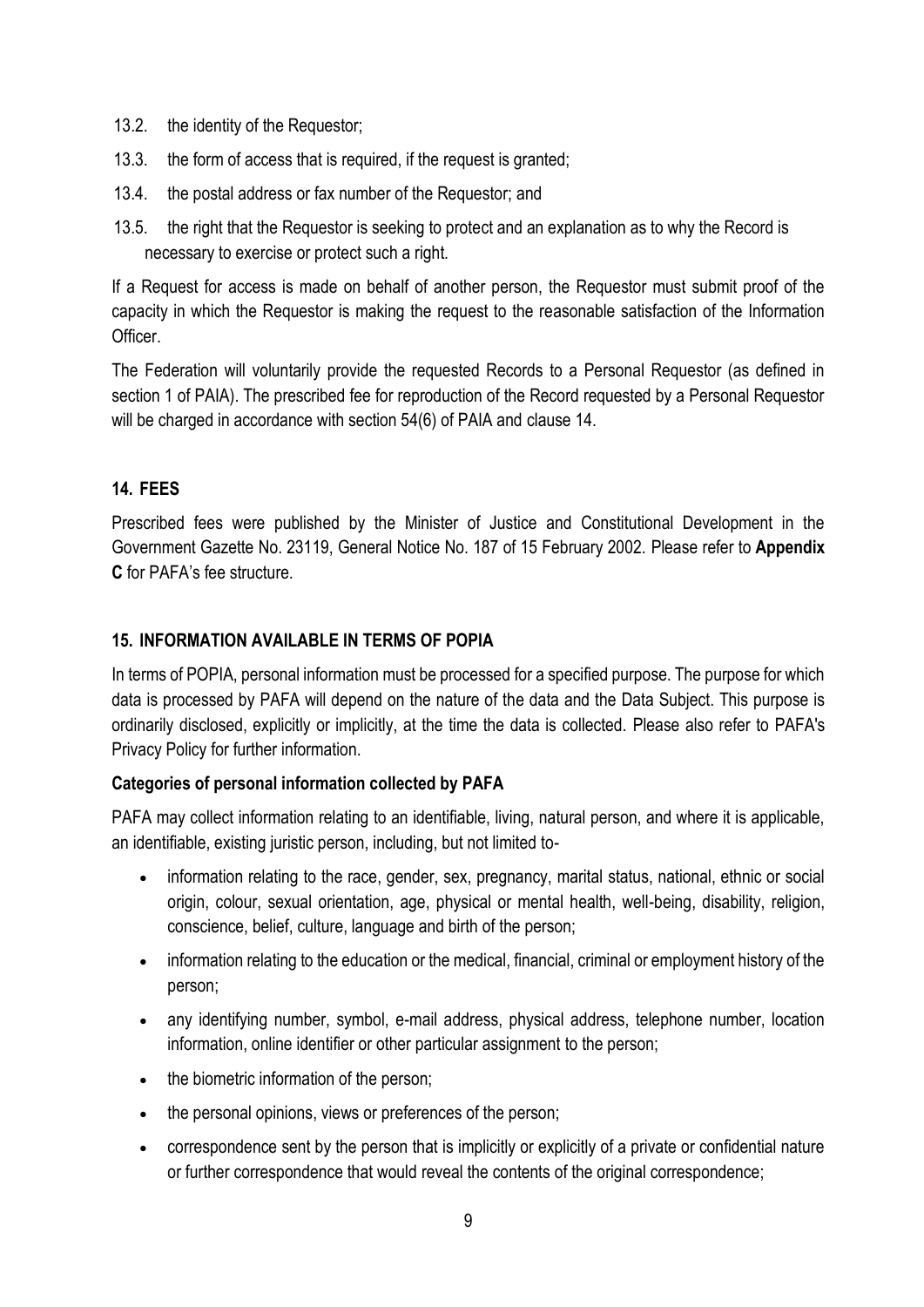- the views or opinions of another individual about the person; and
- the name of the person if it appears with other personal information relating to the person or if the disclosure of the name itself would reveal information about the person.

### **The purpose of processing personal information**

In general, personal information is processed for purposes of on-boarding members and suppliers, service or product delivery, records management, event management, employment, travel arrangements and related matters.

### **Categories of data subjects**

PAFA holds information and records on the following categories of data subjects:

- members of PAFA:
- employees / personnel of PAFA;
- independent contractors of PAFA;
- suppliers of PAFA;
- stakeholders of PAFA; and
- any third party with whom PAFA conducts business.

#### **Categories of recipients to whom personal information may be supplied**

Depending on the nature of the personal information, PAFA may supply information or records to the following categories of recipients:

- statutory oversight bodies, regulators or judicial commissions of enquiry making a request for data;
- any court, administrative or judicial forum, arbitration, statutory commission, or ombudsman making a request for data or discovery in terms of the applicable rules;
- South African Revenue Services, or another similar authority;
- anyone making a successful application for access in terms of PAIA or POPIA; and
- subject to the provisions of POPIA and other relevant legislation, PAFA may share information about a client's creditworthiness with any credit bureau or credit providers industry association or other association for an industry in which PAFA operates.

#### **Transborder flows of personal information**

PAFA may transfer a data subject's information to service providers in countries outside South Africa, these countries may not have data-protection laws which are similar to those of South Africa. Where this is done, PAFA does so in accordance with applicable laws.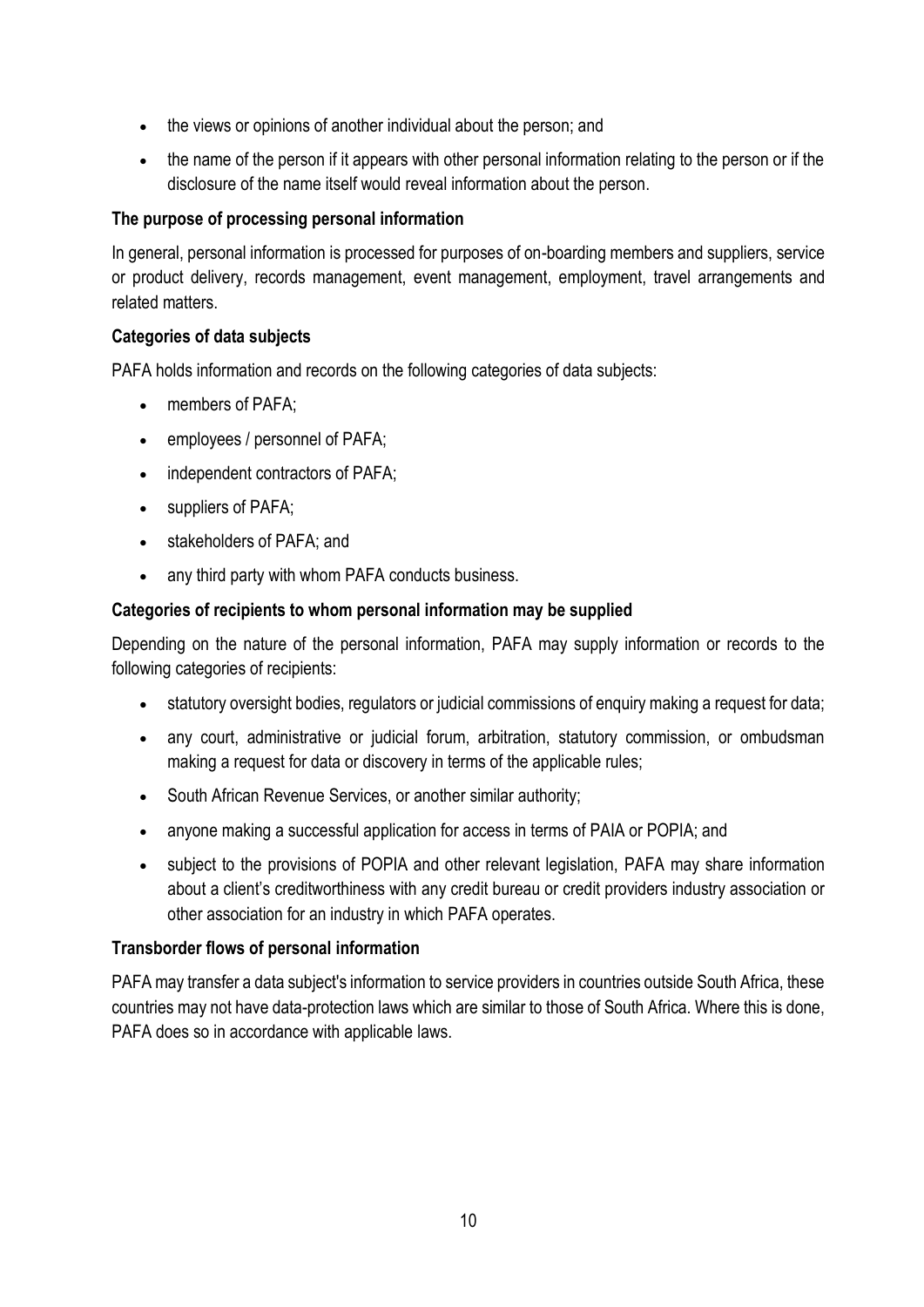# **16. AVAILABILITY OF THE MANUAL**

This manual will be updated as required or when the relevant legislation changes. This manual is available for inspection on https://www.pafa.org.za. The Manual is also available for viewing at PAFA's head office. Copies of the Manual may be made available subject to the prescribed fees.

# **APPENDIX A: CATEGORIES OF RECORDS HELD BY PAFA**

# **BUSINESS INFORMATION**

| Documents of Incorporation                                                     | Constitution and By-laws                  |
|--------------------------------------------------------------------------------|-------------------------------------------|
| <b>Public Officer and other Prescribed Officers</b>                            | <b>Statutory Registers</b>                |
| <b>Management Reports</b>                                                      | <b>Strategic and Business Plans</b>       |
| <b>Annual Integrated Reports</b>                                               | Services                                  |
| Records held in compliance with specific legislation,<br>regulations and codes | Necessary records in terms of the NPO Act |
| Minutes of meetings of committees and sub-committees                           | <b>Operational Records</b>                |
| Federation policies and directives                                             | Intellectual Property                     |
| Marketing Records                                                              | Legal Records                             |
| Internal Correspondence                                                        | Internal policies and procedures          |

### **FINANCIAL RECORDS**

| <b>Financial Records and Reports</b>     | <b>Accounting Records</b>         |
|------------------------------------------|-----------------------------------|
| <b>Audit Records and Reports</b>         | <b>Debtors Records</b>            |
| <b>Tax Returns</b>                       | <b>Creditors Records</b>          |
| <b>Financial Policies and Procedures</b> | <b>Banking Records</b>            |
| <b>Management Accounts</b>               | <b>Risk Management Records</b>    |
| General Correspondence                   | <b>Purchase and Order Records</b> |

### **PERSONNEL RECORDS**

| A list of PAFA's Personnel | Any personal records provided to PAFA by |
|----------------------------|------------------------------------------|
|                            | its Personnel                            |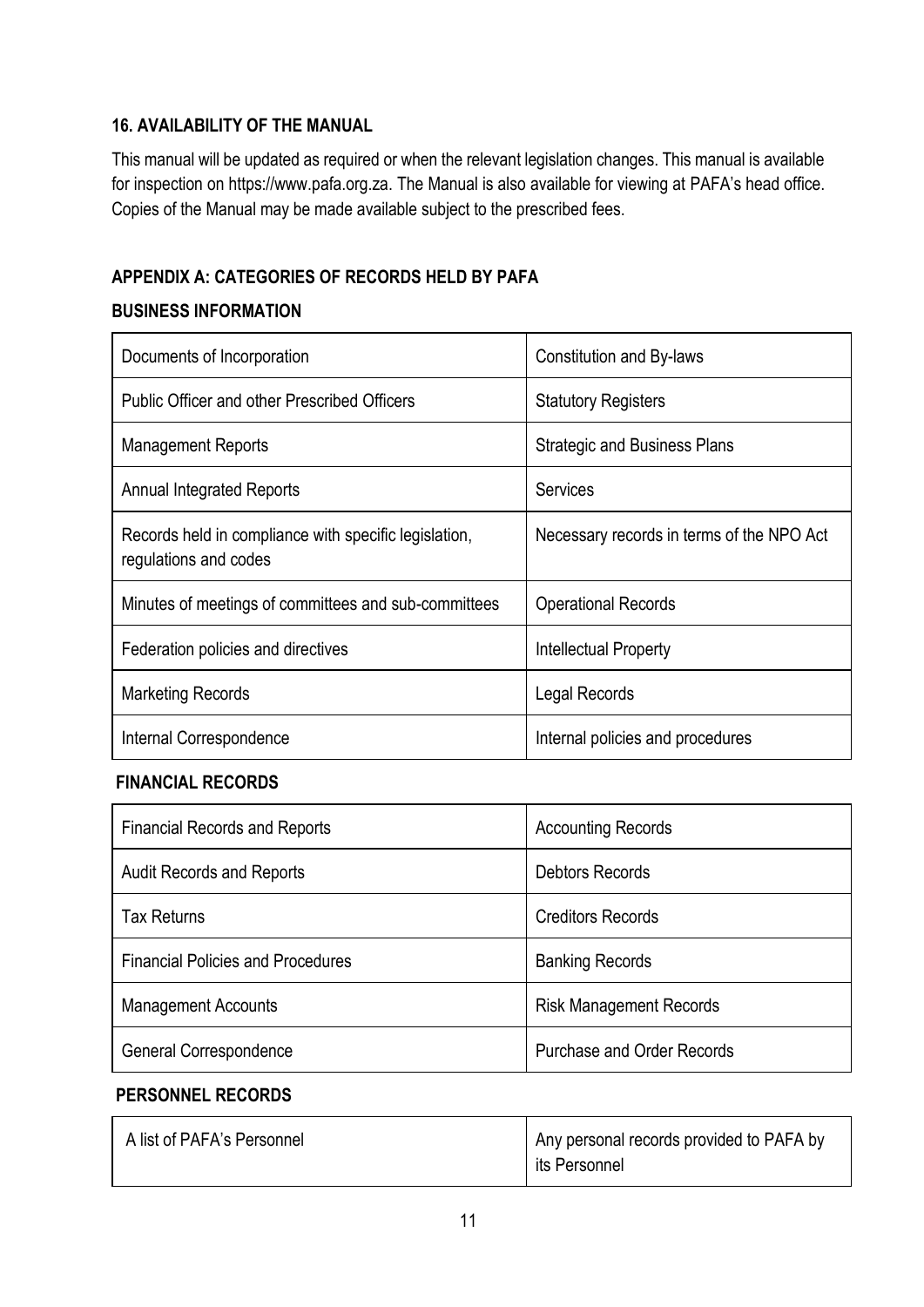| Any records a third party has provided to PAFA about any<br>of its Personnel | Conditions of employment and other<br>Personnel-related contractual and quasi-<br>legal Records |
|------------------------------------------------------------------------------|-------------------------------------------------------------------------------------------------|
| Internal Evaluation Records                                                  | <b>Skills Plans</b>                                                                             |
| <b>Disciplinary Records</b>                                                  | <b>Termination Payments</b>                                                                     |
| <b>Training Schedules and Manuals</b>                                        | Employee Tax Information                                                                        |
| General Correspondence                                                       | <b>Payroll Records</b>                                                                          |
| Internal Policies and Procedures                                             | Other Internal Records and Correspondence                                                       |

### **CUSTOMER-RELATED RECORDS**

| Any Records a customer has provided to PAFA or a third                                             | Any Records a third party has provided to |
|----------------------------------------------------------------------------------------------------|-------------------------------------------|
| party acting on behalf of PAFA                                                                     | PAFA either directly or indirectly        |
| Records generated by or within PAFA pertaining to the<br>customer, including transactional records |                                           |

### **INFORMATION TECHNOLOGY**

| <b>Computer Software</b>                       | IT Technology capabilities         |
|------------------------------------------------|------------------------------------|
| Support and Maintenance agreements             | Records regarding computer systems |
| Programs including Software License agreements | <b>Configuration Setups</b>        |
| General correspondence                         |                                    |

### **INSURANCE RECORDS**

Insurance policies taken for the benefit of the Federation and its employees.

### **EVENTS AND MARKETING**

| <b>Statistical Information on Surveys</b> | Event registration                            |  |
|-------------------------------------------|-----------------------------------------------|--|
| List of Attendees                         | <b>Historical Records of Events</b>           |  |
| Information on Suppliers                  | <b>Strategic Marketing Campaign Documents</b> |  |

### **Other parties**

Records are kept in respect of other parties, including without limitation contractors, Commercial Banks, auditors and consultants, suppliers, joint venture companies and service providers, and general market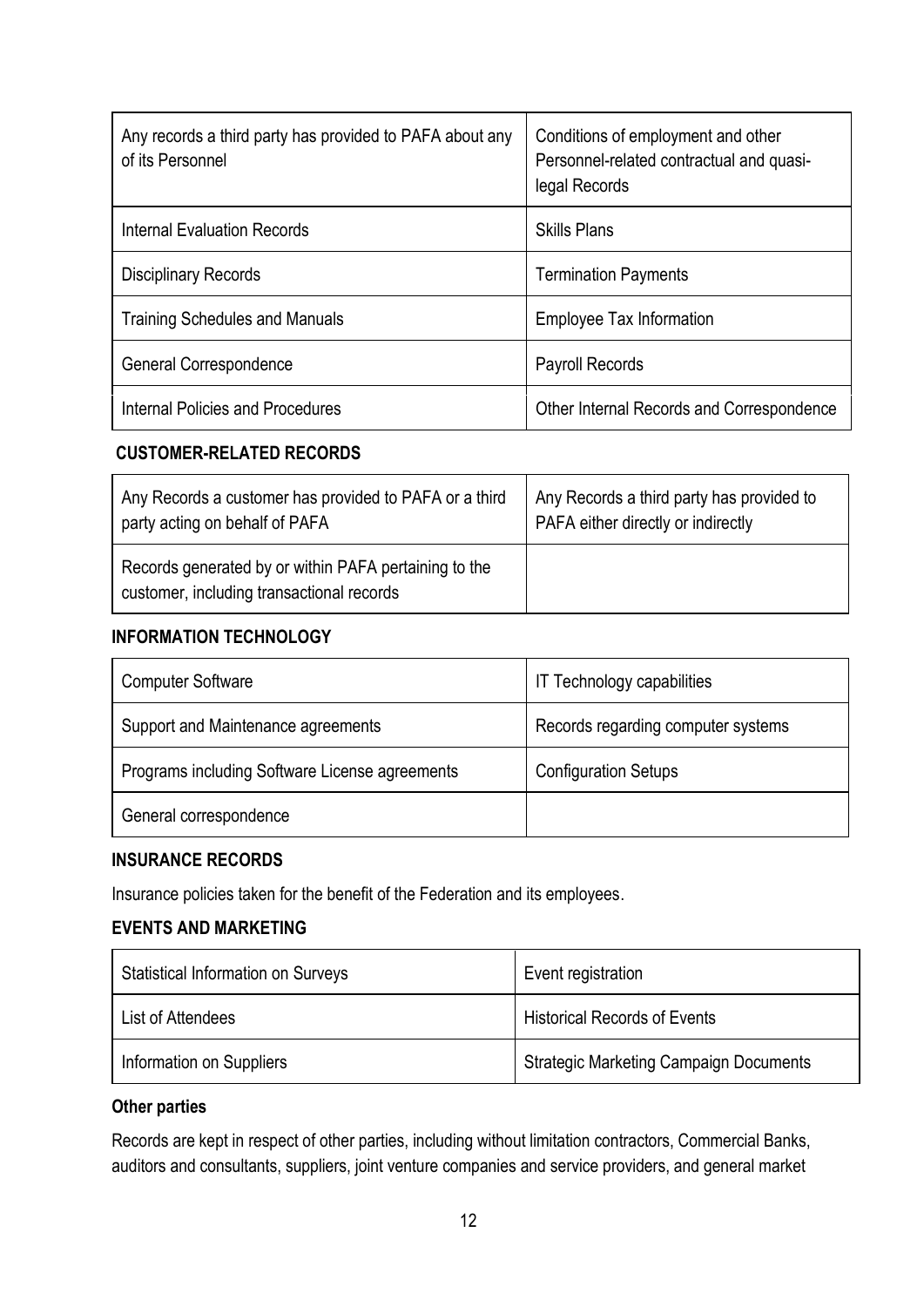conditions. In addition, such other parties may possess Records which can be said to belong to PAFA. The following Records fall under this category:

- Personnel, customer, or PAFA Records which are held by another party as opposed to being held by PAFA; and
- Records held by PAFA pertaining to other parties, including financial Records, correspondence, contractual Records, Records provided by the other party, and Records third parties have provided about the contractors or suppliers.

# **APPENDIX B: REQUEST FORM**

Request for Correction or Deletion of Personal Information or Destroying or Deletion of Record of Personal Information in Terms of Section 24(1) of the Protection of Personal Information Act, 2013 (Act No. 4 of 2013) Regulations Relating to the Protection of Personal Information, 2018

See the request form here (hyperlink form)

# **APPENDIX C: FEES PAYABLE**

### **Request fees**

Where a Requestor submits a Request for access to information held by PAFA on a person other than the Requestor himself/herself, a Request fee in the amount of R50.00 is payable up-front before PAFA will further process the Request received. This Request fee may be paid at the time a Request is made, or the person authorised to deal with such Requests on PAFA's behalf may notify the Requestor to pay the Request fee before processing the Request any further. A Requestor may make an application to Court to be exempted from the requirement to pay the Request fee.

If access to a Record/s is granted by PAFA, the Requestor may be required to pay an access fee for the search for and preparation of the Records and for re-production of the Record/s. The access fees which apply are set out below.

### **Access fees**

An access fee is payable in all instances where a Request for access to information is granted, except in those instances where payment of an access fee is specially excluded in terms of the Act, or an exclusion is determined by the Minister in terms of Section 54(8). PAFA is entitled to withhold a Record until the required access fees have been paid.

The applicable access fees which will be payable, for the time being, are:

# **ACCESS FEE FOR REPRODUCTION**

| For every photocopy of an A4-size page or part thereof                                                                    | R <sub>1.10</sub> |
|---------------------------------------------------------------------------------------------------------------------------|-------------------|
| For every printed copy of an A4-size page or part thereof held on a computer or in<br>electronic or machine readable form | 75 cents          |